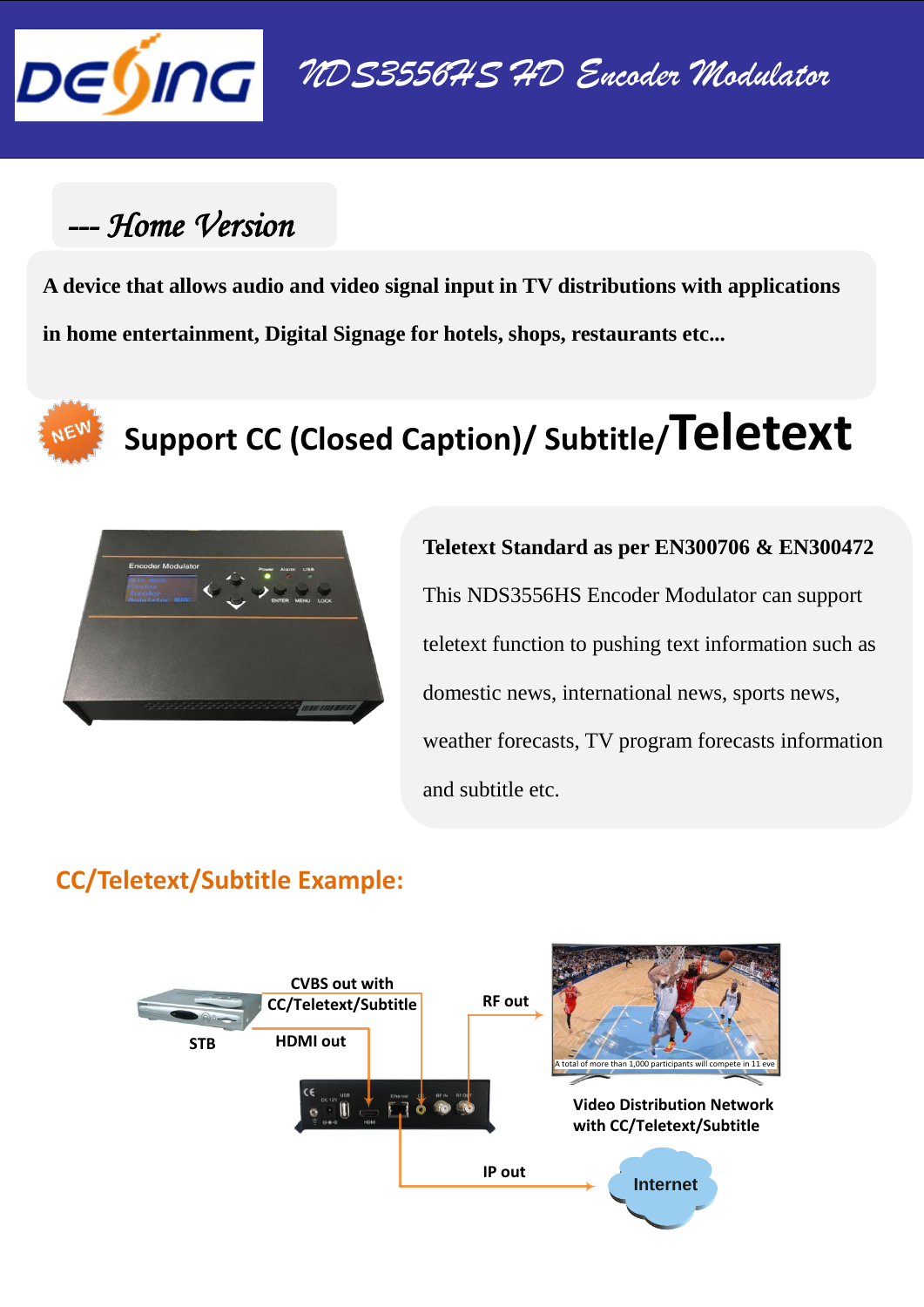#### **Key Features**

- **HDMI input with H.265/h.264 video, with B frame**
- **DVB-C/DVB-T/ISDB-T/ATSC RF OUT for Option**
- **IP output over UDP, RTMP, RTP/RTSP**
- **Support AC3 Pass-through**
- **Support OSD (logo/QR Code/Caption) insertion**
- **Support CC (Closed Caption)/ Subtitle/Teletext**
- **Support USB Port for Video Record, Save Playback**
- **LED Screen for easy management**

#### **General Description**

DEXIN NDS3556HS HD encoder & modulator is designed based on consumer electronics which allow HDMI signal input in TV distributions with applications in home entertainment, surveillance control, hotel Digital Signage, etc.

It is an all-in-one device integrating encoding and modulating to convert audio/video signals into DVB-C/DVB-T/ISDB-T/ATSC RF out.

The signals source could be from STB, satellite receiver, closed-circuit television cameras and etc. Its output signal is to be received by TVs or STBs etc.

#### **System Connection**

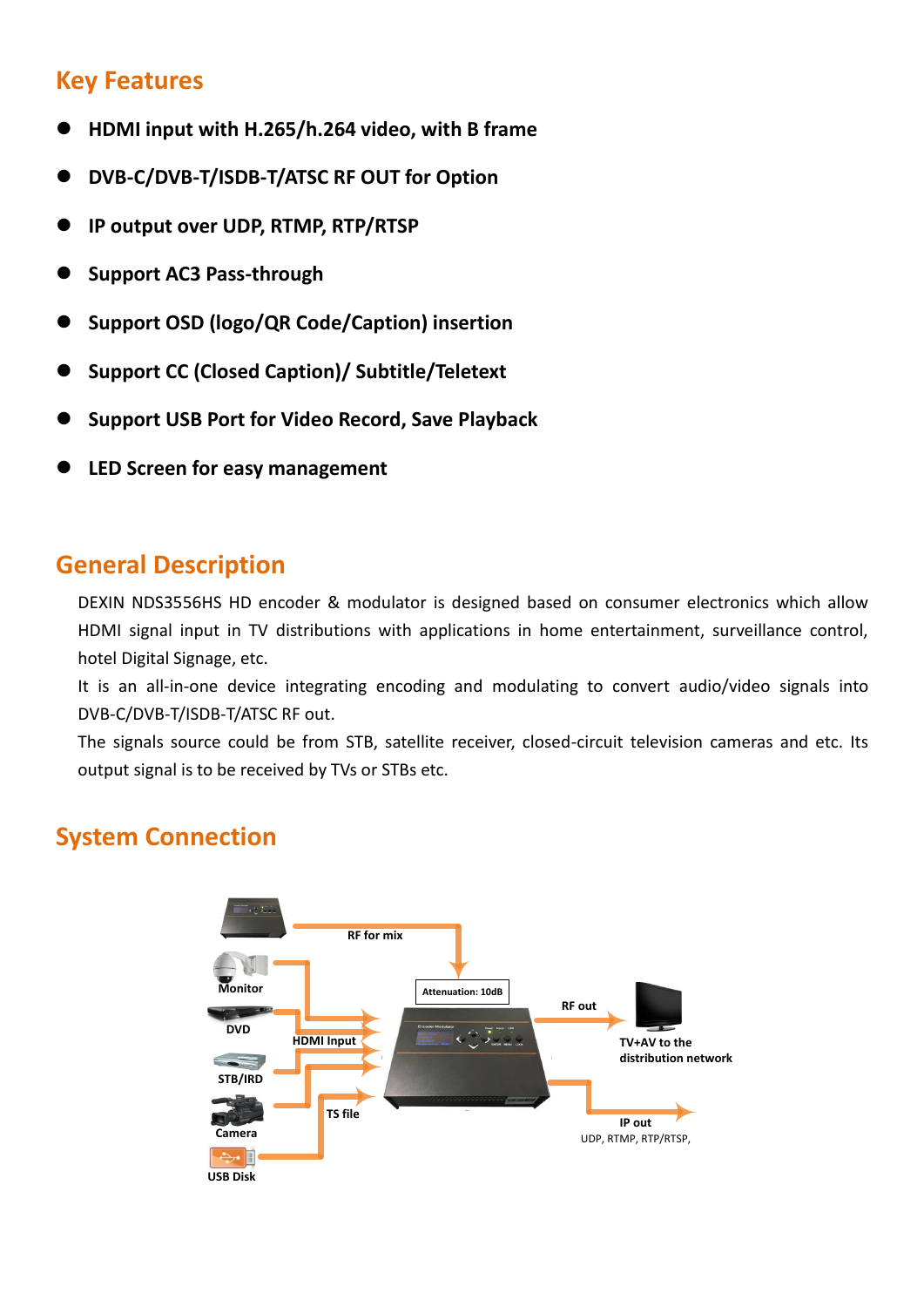### **Appearance and Description**



### **Technical Specifications**

| <b>HDMI Encoding Section</b> |                                           |                   |
|------------------------------|-------------------------------------------|-------------------|
|                              | HEVC/ H.265, MPEG 4 AVC/H.264<br>Encoding |                   |
|                              | Interface<br>$HDMI*1$                     |                   |
| Video                        |                                           | 1920*1080 60P,    |
|                              |                                           | 1920*1080_50P;    |
|                              | Resolution                                | 1920*1080_59.94P, |
|                              |                                           | 1920*1080_59.94i; |
|                              |                                           | 1920*1080 60i,    |
|                              |                                           | 1920*1080 50i;    |
|                              |                                           | 1280*720 60p,     |
|                              |                                           | 1280*720 59.94    |
|                              |                                           | 1280*720 50P      |

| <b>Bitrate</b> | Chroma               | 4:2:0                                                            |
|----------------|----------------------|------------------------------------------------------------------|
|                |                      | 1Mbps~15Mbps                                                     |
|                | Rate Control         | CBR/VBR                                                          |
|                | <b>GOP Structure</b> | IBBBP, IBBP, IP                                                  |
| Audio          | Encoding<br>Format   | MPEG-1 Layer 2,<br>LC-AAC, HE-AAC, HE-AAC V2;<br>AC3 Passthrough |
|                | Sample rate          | 48KHz                                                            |
|                | Bit-rate             | 48~384Kbps (MPEG-1 Layer 2& LC-AAC)                              |
|                |                      | $24^{\sim}128$ Kbps (HE-AAC)                                     |
|                |                      | $18^{\circ}56$ Kbps (HE-AAC V2)                                  |
|                |                      |                                                                  |

#### **IP output**

IP out over UDP (Unicast/multicast), RTMP, RTP/RTSP, (RJ45,

100/1000M self-adaption)

| <b>DVB-C Modulator Section</b> |  |  |
|--------------------------------|--|--|
|                                |  |  |

| Standard         | J.83A (DVB-C), J.83B       |            |
|------------------|----------------------------|------------|
| MFR              | $\geq$ 35dB                |            |
| RF frequency     | 100-900MHz, 1KHz step      |            |
| RF output level  | $-20^\sim$ -5dBm, 1dB step |            |
| Symbol rate      | 5.000~7.000Msps adjustable |            |
|                  | J.83A                      | J.83B      |
| Constellation    | 16/32/64/128/256           | 64/256 QAM |
|                  | QAM                        |            |
| <b>Bandwidth</b> | 8M                         | 6M         |

| <b>DVB-T Modulator Section (Optional)</b> |                               |
|-------------------------------------------|-------------------------------|
| Standard                                  | DVB-T COFDM                   |
| <b>Bandwidth</b>                          | 6M, 7M, 8M                    |
| Constellation                             | QPSK, 16QAM, 64QAM            |
| Code rate                                 | 1/2, 2/3, 3/4, 5/6, 7/8       |
| <b>Guard Interval</b>                     | 1/32, 1/16, 1/8, 1/4          |
| Transmission Mode:                        | 2K, 8K                        |
| MER                                       | ≥35dB                         |
| RF frequency                              | 100-900MHz, 1KHz step         |
| RF output level                           | $-63$ $\sim$ -16dBm, 1dB step |

| <b>ISDB-T Modulator Section (Optional)</b> |              |  |
|--------------------------------------------|--------------|--|
| Standard                                   | ARIB STD-B31 |  |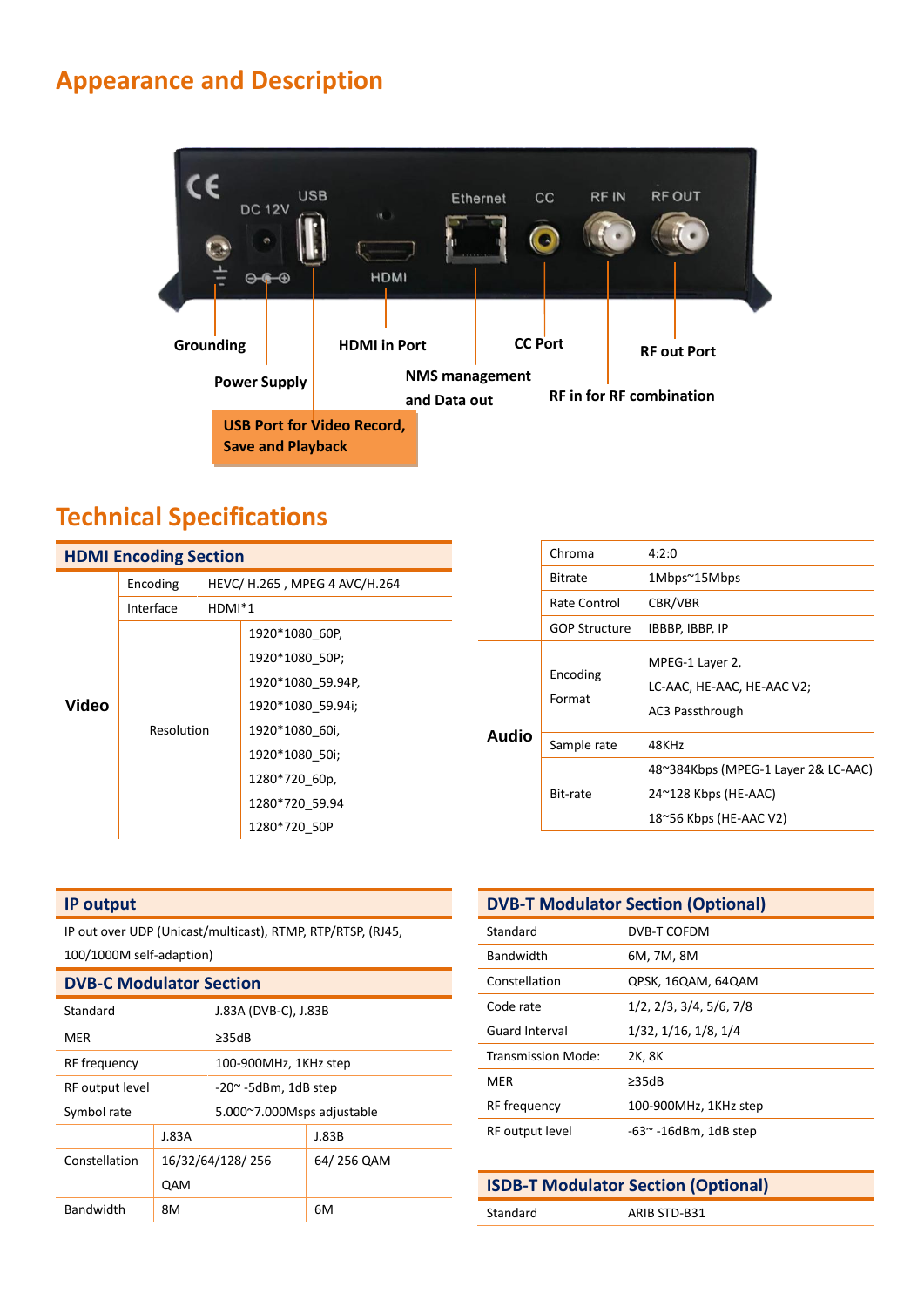| Constellation                            | QPSK, 16QAM, 64QAM                            |  |
|------------------------------------------|-----------------------------------------------|--|
| Guard Interval                           | 1/32, 1/16, 1/8, 1/4                          |  |
| <b>Transmission Mode</b>                 | 2K, 4K, 8K                                    |  |
| Code rate                                | 1/2, 2/3, 3/4, 5/6, 7/8                       |  |
| RF frequency                             | 100~900MHz, 1KHz step                         |  |
| RF output level                          | $-63$ $-16$ dBm, 1dB step                     |  |
| <b>ATSC Modulator Section (Optional)</b> |                                               |  |
| Standard                                 | ATSC A/53                                     |  |
| Constellation                            | 8 VSB                                         |  |
| RF output level                          | $-63$ $-16$ dBm (44 $\sim$ 91 dBµV), 1dB step |  |

| MER             | $\geq$ 35dB               |
|-----------------|---------------------------|
| RF frequency    | 100~900MHz, 1KHz step     |
| RF output level | $-63$ $-16$ dBm, 1dB step |
| <b>System</b>   |                           |
| Management      | Web-GUI, LED+Keyboard     |
| Language        | English                   |
| Upgrade         | Web update                |
| <b>General</b>  |                           |
| Power supply    | <b>DC 12V</b>             |
| Dimensions      | 160*120*52mm              |
| Weight          | < 1kg                     |

### **OSD (Logo/QR Code/Caption) Insertion**